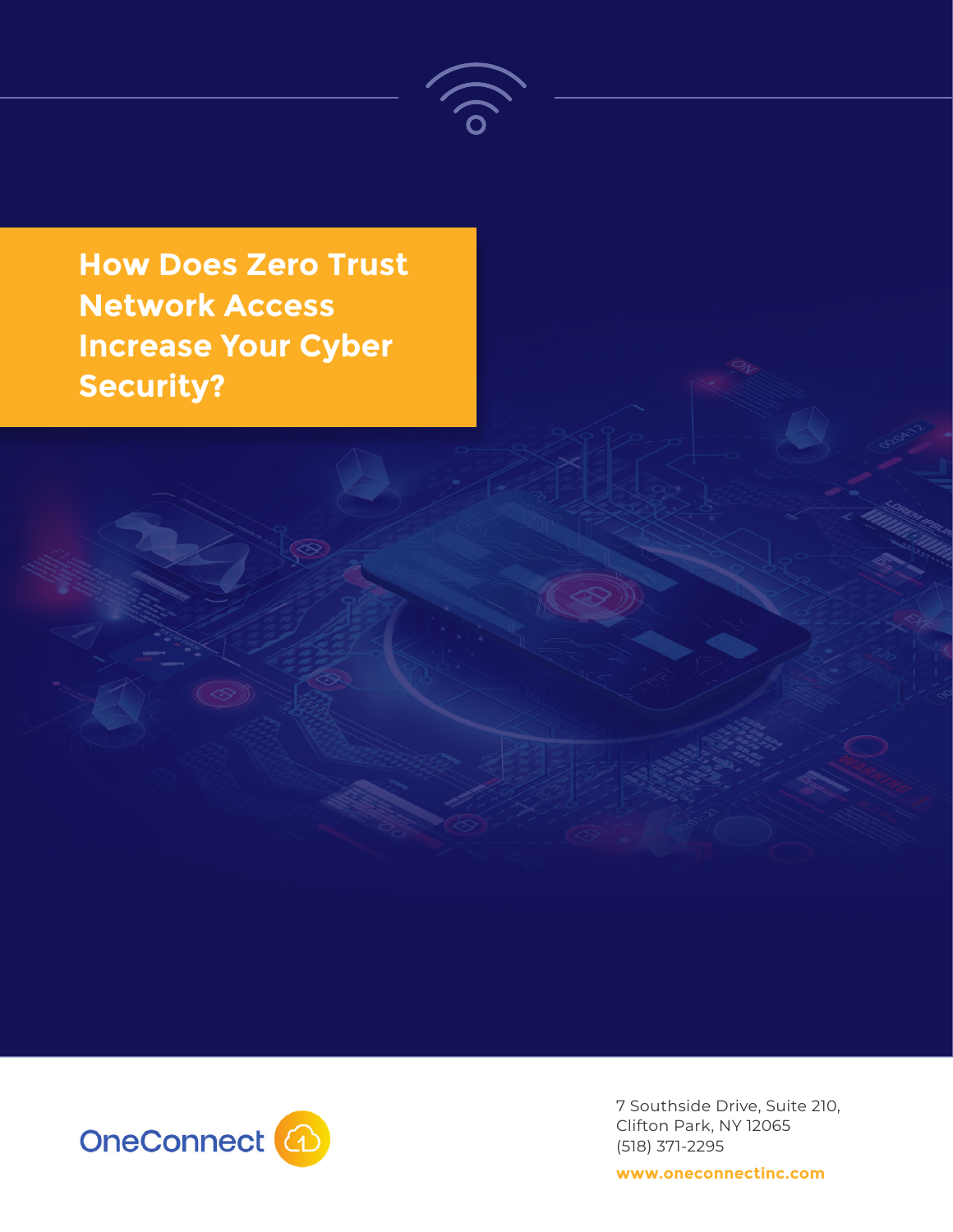Today's businesses need all the tools like zero trust network access (ZTNA) you can find to increase your cyber security. Why? Experts expect the total worldwide damage from cyber crime in 2021 to total \$6 trillion. That means that if cyber crime were a country, it would be the third-largest economy right behind the U.S. and China.<sup>1</sup>

Defeating an enemy that powerful is a challenge every company faces, with no exception. Cyber criminals are attacking businesses of all sizes and in all industries – and the problem is just getting worse. Since the pandemic sent workers home, they needed access to business systems, and the digitization of the business environment has exploded. Experts say that cyber crime skyrocketed 600% during the pandemic, $2$  and there's no indication that it will slow down.

Protecting your company's network using zero trust network access will give you an advantage over the cyber criminals. ZTNA gives you cyber security scalability and flexibility, and an effective way to protect your network that you can't find in frequently used network access technology like virtual private networks (VPNs).

With today's technology, there is no perimeter because your data is in public and private clouds, on your premises, or in a data center. Using ZTNA, you have a way to protect your network regardless of where your data is stored or how the user is accessing it.

## **ZERO TRUST NETWORK ACCESS: AN OVERVIEW**

Traditionally, cyber security was heavily focused on protecting a network's perimeter. It made sense since everyone was working in the office and accessing company data using endpoints that were located in the office. If a cyber criminal wanted to break into your servers, they'd need to find a way in through one of those endpoints.

Today, however, there really isn't a defined perimeter in most networks. Data and applications that your business needs to continue operating can be located anywhere, and the users who need access can use a variety of devices and a range of access methods.



7 Southside Drive, Suite 210, Clifton Park, NY 12065 (518) 371-2295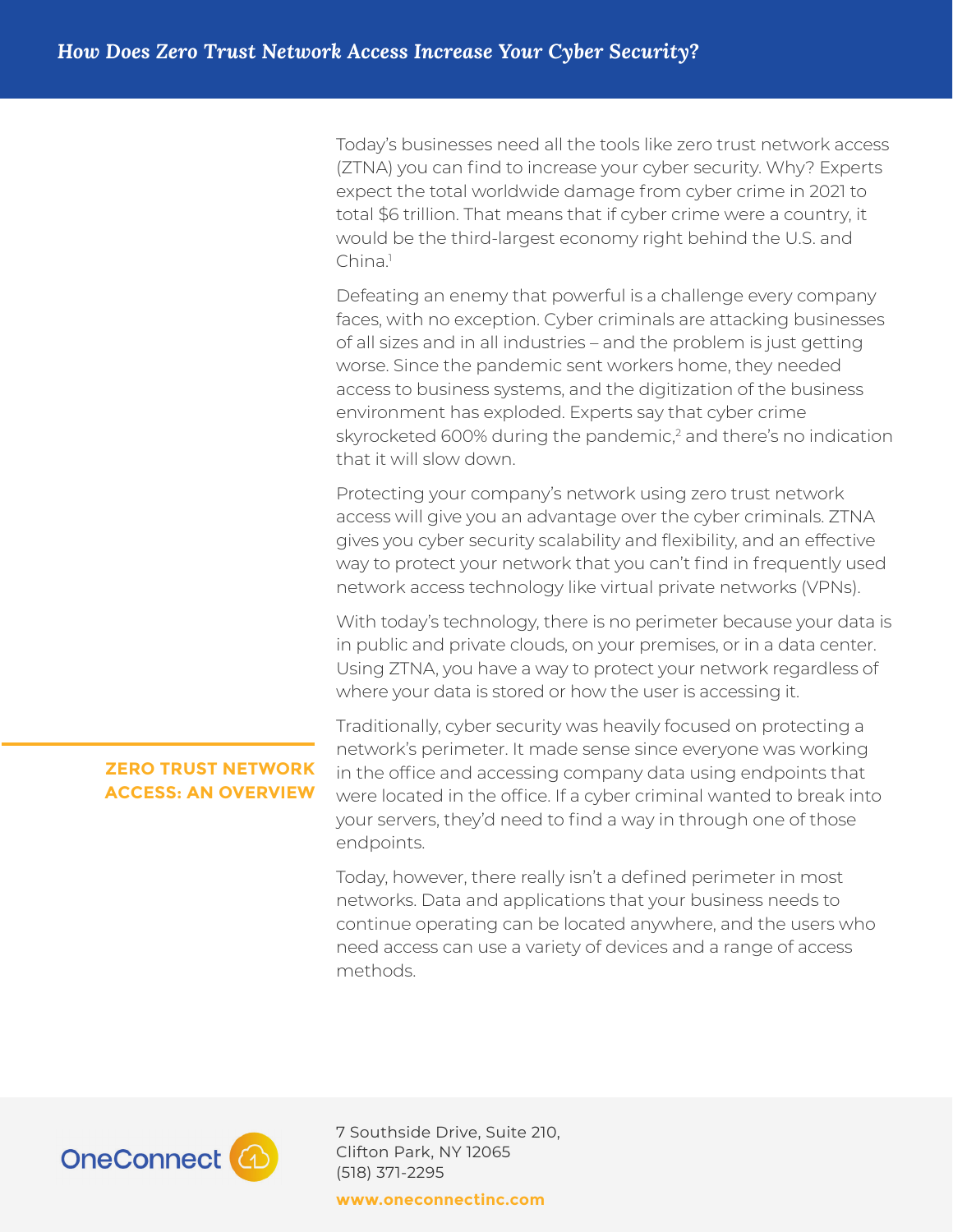You can't afford to allow access only through your company network if you want to be competitive in today's digital culture.

You need to switch to a strategy that restricts access to your data and applications, rather than one that is focused on securing your network's perimeter.

To understand zero trust, it's easiest to start by describing the way things work in a network that is not zero trust. In standard network access procedures, once a user has been verified as an authorized user of the network, that user can access anything connected to the network. As you can see, that approach puts a lot of trust in the user and gives them a great deal of power, whether the user is an employee or a cyber criminal.

The principle behind a ZTNA approach is to not trust a user with any access other than the minimum they need to do their jobs. A ZTNA approach authenticates the user, their device, and the context of the request for access before allowing the user to access an application or service. The technology also monitors users and devices for changes. If changes occur, the ZTNA will adjust the access allowed.

ZTNA technology also gives you the ability to define application access very specifically in situations where a user needs access to part of an application rather than the entire thing. This is another way that ZTNA improves your cyber security.

### **ZTNA PROVIDES THE SAME SECURITY FOR EVERYONE, EVERYWHERE**

Since networks are so crucial to your business, they need to give your users easy access that doesn't reduce productivity. Unfortunately, that's not always possible when different products are used to control access to different systems.

An employee must learn the different protocols for accessing systems depending on whether the application they need is running in the cloud or on-premises. There may even be differences depending on whether the user is working from the office or from home. This approach typically causes confusion, reduces security, frustrates your employees, slows down workflow, and reduces productivity.



7 Southside Drive, Suite 210, Clifton Park, NY 12065 (518) 371-2295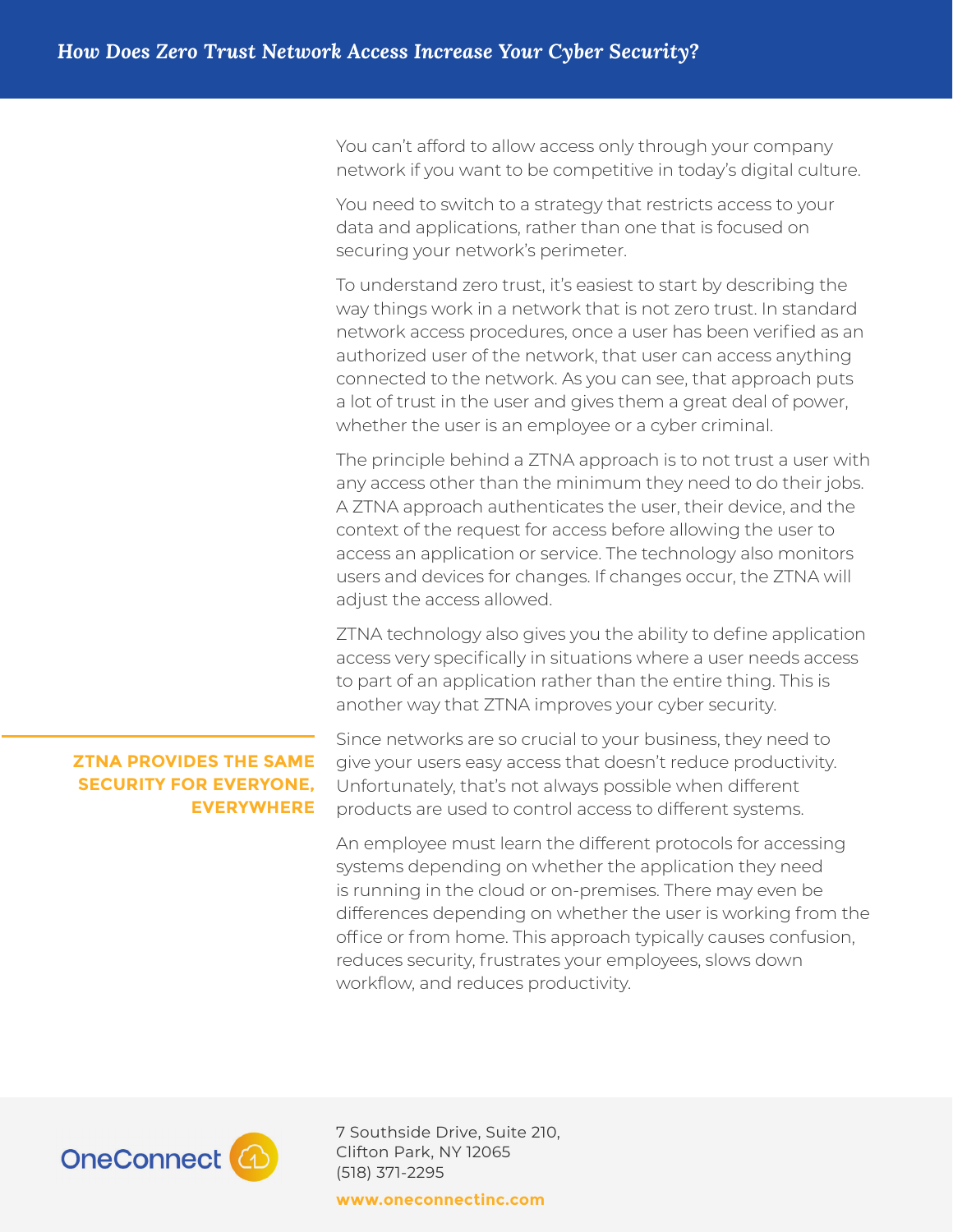You don't want to force your users to use one access approach if they're in the office, and different protocols if they are working from home, in a coffee shop, or on the road. You also want to avoid having different network procedures for your on-premise systems and your cloud systems.

ZTNA solves these problems by providing a single centralized controller that applies the same security for everyone, regardless of their location or the system they need to access. It's a securitydriven approach that addresses the need for exceptional cyber security to ward off attacks by cyber criminals. Security solutions must be integrated with the network to avoid gaps that can create vulnerabilities hackers easily find and exploit.

When you use one approach for network access, you also simplify work for your IT team. The team doesn't need to use different dashboards or track different policies for multiple types of access. They can configure one type of access technology, which typically reduces the possibility of errors. It's also much easier to troubleshoot when problems arise. The team will have complete visibility into the transactions the network is handling to make spotting and fixing problems faster and easier.

### **DOES YOUR BUSINESS NEED ZERO TRUST NETWORK ACCESS?**

There are a number of trends that are moving many leaders to take advantage of ZTNA. In a recent global survey, it was found that 72% of respondents either had plans to implement ZTNA or had already adopted it. $3$  This is a trend that experts see as continuing.

Businesses are concerned about the complexity of configuring VPNs for remote users. In addition, a VPN gives a user access to a part of your network. With that access, a hacker can search the network to find opportunities for staging an attack, typically called a lateral network attack surface. VPNs also can't give you an opportunity to reduce your vulnerability to attack by segmenting applications.

Given the state of world politics and the increase in cyber threats, the U.S. federal government has taken steps to improve security by moving to ZTNA. A recent Office of Management and Budget (OMB) report indicates that the government can't depend on perimeter-based cyber security technology to protect critical



7 Southside Drive, Suite 210, Clifton Park, NY 12065 (518) 371-2295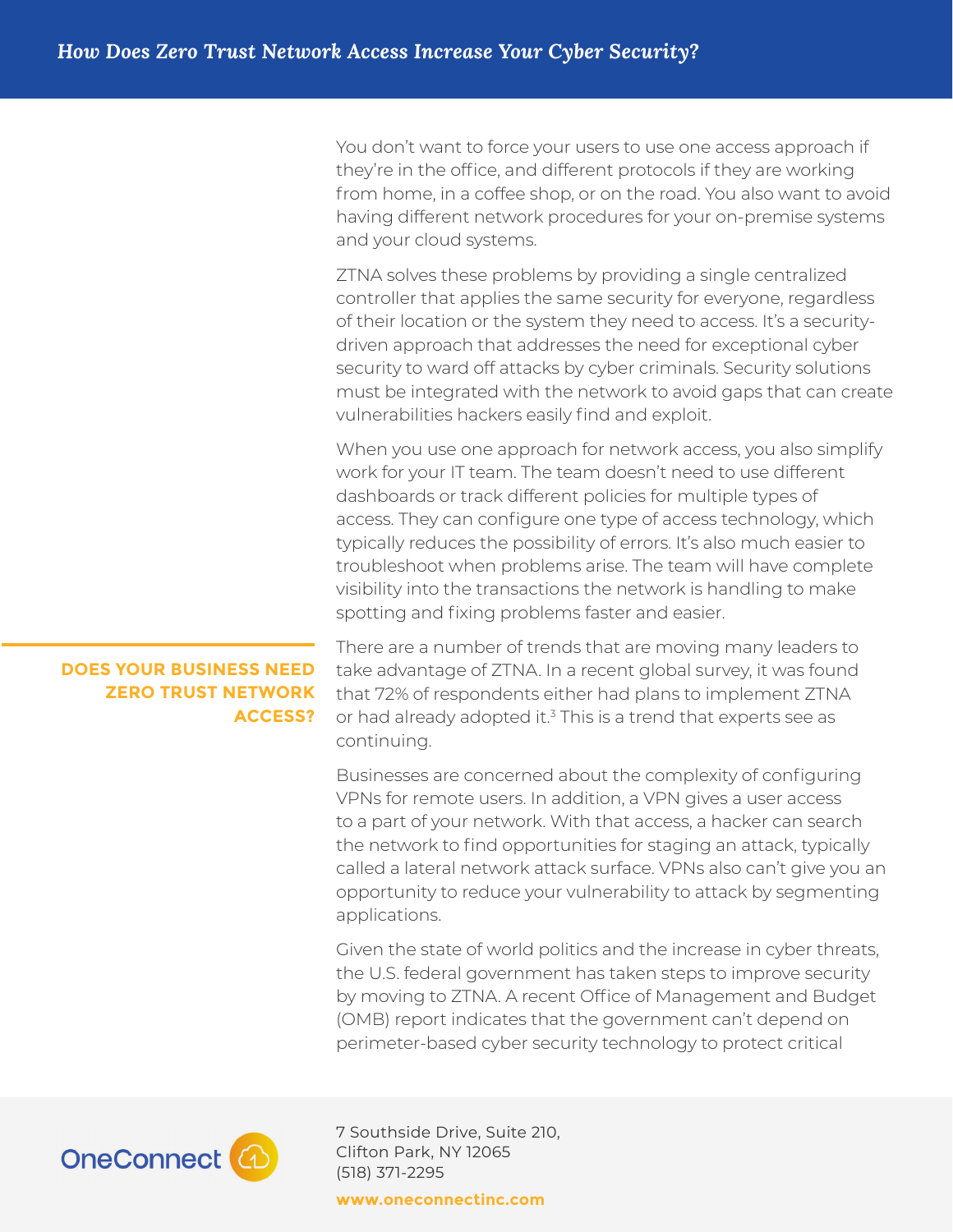|                       | applications and data. The OMB is requiring federal agencies to<br>implement zero-trust strategies. <sup>4</sup>                                                                                                                                                                                                                                                                                                                                                                                                 |
|-----------------------|------------------------------------------------------------------------------------------------------------------------------------------------------------------------------------------------------------------------------------------------------------------------------------------------------------------------------------------------------------------------------------------------------------------------------------------------------------------------------------------------------------------|
|                       | Many organizations have been working to improve cyber security<br>by upgrading their approach to identity management. Businesses<br>have been putting systems such as access management and<br>multi-factor authentication in place. As one of the foundations of<br>zero-trust strategies, this trend is taking leaders to the next step,<br>which is ZTNA. The pandemic also prompted many businesses to<br>look at technologies such as microsegmentation to improve the<br>security of their local networks. |
|                       | In the face of all these trends, it's difficult to think of good reasons<br>not to move to ZTNA.                                                                                                                                                                                                                                                                                                                                                                                                                 |
| <b>FINAL THOUGHTS</b> | The world of cyber security is continuing to evolve, but some<br>things won't change.                                                                                                                                                                                                                                                                                                                                                                                                                            |
|                       | Cyber threats will continue to increase.<br>$\bullet$                                                                                                                                                                                                                                                                                                                                                                                                                                                            |
|                       | Being hit by a cyber attack will continue to be debilitating and<br>$\bullet$<br>costly.                                                                                                                                                                                                                                                                                                                                                                                                                         |
|                       | Hackers will continue to get better at finding and exploiting<br>$\bullet$<br>vulnerabilities.                                                                                                                                                                                                                                                                                                                                                                                                                   |
|                       | The challenge of supporting remote workers will continue<br>$\bullet$<br>because the hybrid workforce is becoming more entrenched as<br>the workforce of the future.                                                                                                                                                                                                                                                                                                                                             |
|                       | Applications will continue to move to the cloud.<br>$\bullet$                                                                                                                                                                                                                                                                                                                                                                                                                                                    |
|                       | Network perimeters will continue to disappear.<br>$\bullet$                                                                                                                                                                                                                                                                                                                                                                                                                                                      |
|                       | There are many benefits to switching to ZTNA, some of the most<br>important benefits are:                                                                                                                                                                                                                                                                                                                                                                                                                        |
|                       | You'll have protection against low-level and advanced cyber<br>$\bullet$<br>threats.                                                                                                                                                                                                                                                                                                                                                                                                                             |
|                       | You'll do a better job of supporting remote workers without<br>$\bullet$<br>impacting their productivity.                                                                                                                                                                                                                                                                                                                                                                                                        |
|                       | You'll reduce your risk by closing gaps and controlling lateral<br>$\bullet$<br>access on your network.                                                                                                                                                                                                                                                                                                                                                                                                          |
|                       |                                                                                                                                                                                                                                                                                                                                                                                                                                                                                                                  |



7 Southside Drive, Suite 210, Clifton Park, NY 12065 (518) 371-2295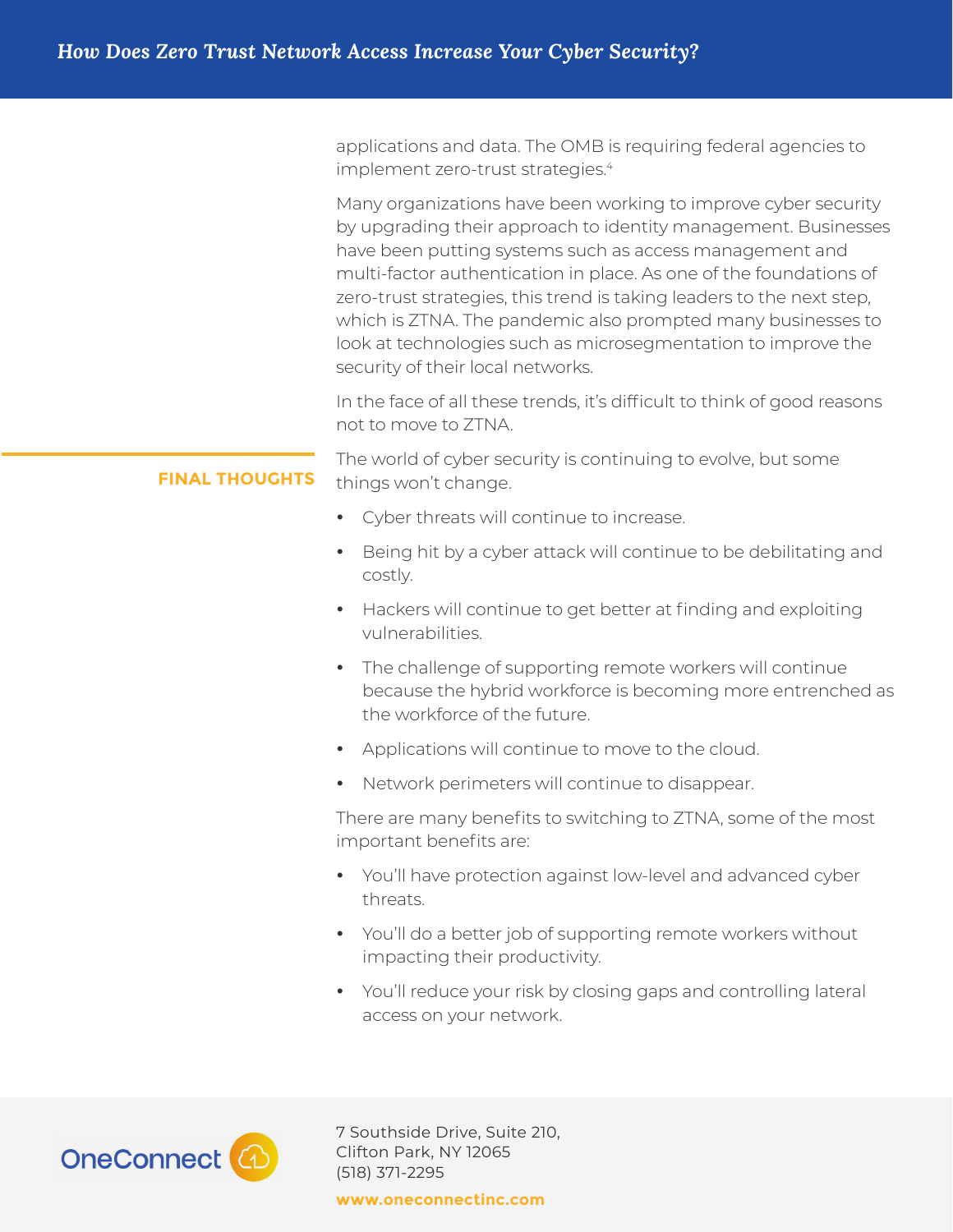- You'll have protection for your applications and data, whether it's in the cloud, in multiple clouds, or in some combination of clouds, on-premises, and in data centers.
- Your IT team will have tools to manage your network centrally.

Contact us to learn more about ZTNA or to get started with these leading-edge cyber security solutions that meet today's challenges.

#### **SOURCES**

- 1. https://cybersecurityventures.com/cybersecurity-almanac-2022/
- 2. https://www.cloudwards.net/cyber-security-statistics/
- 3. https://www.statista.com/statistics/1228254/zero-trust-it-model-adoption/
- 4. https://www.cnbc.com/2022/03/01/why-companies-are-moving-to-a-zero-trustmodel-of-cyber-security-.html



7 Southside Drive, Suite 210, Clifton Park, NY 12065 (518) 371-2295